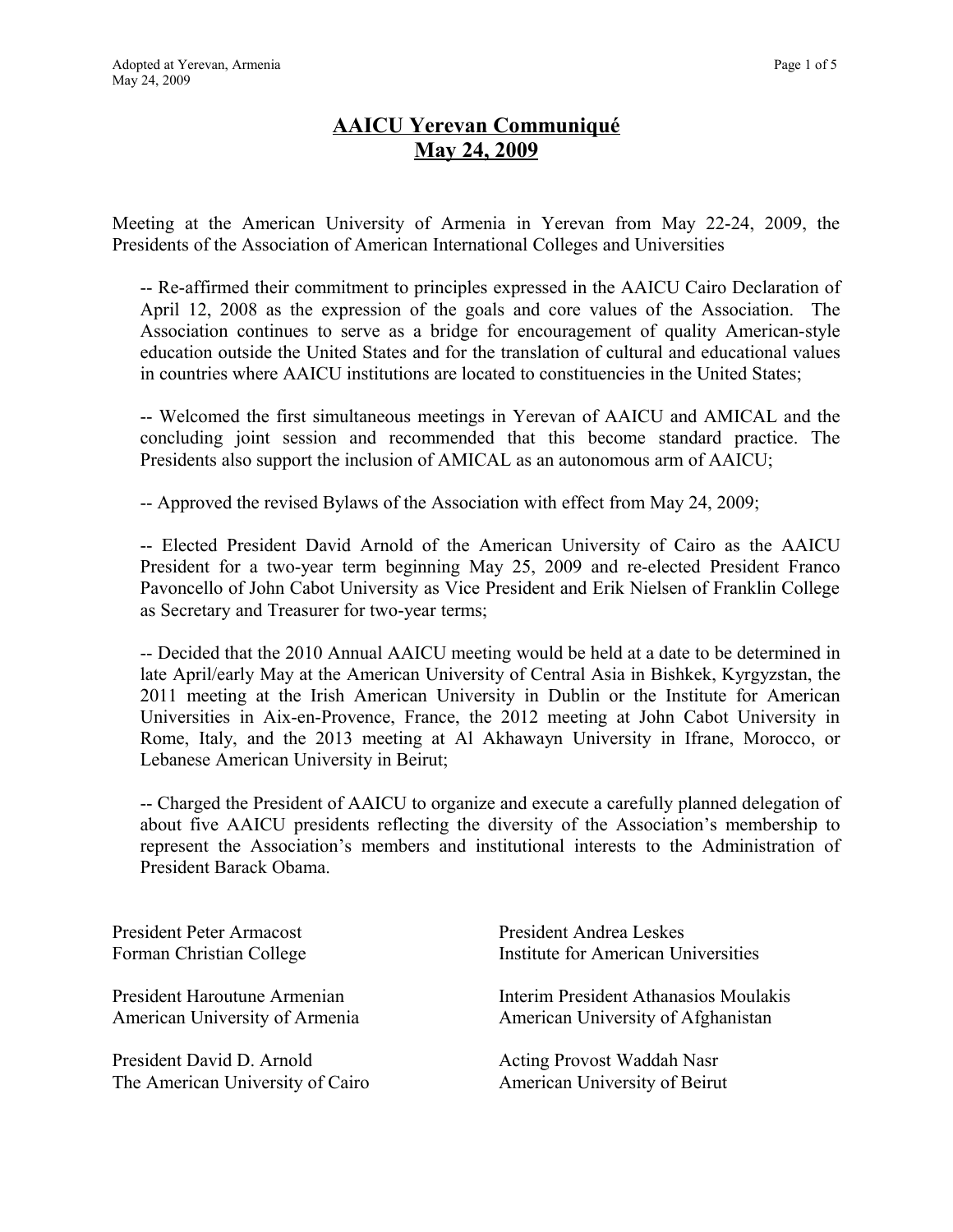Chancellor John S. Bailey The American University of Greece

President Paul Haidostian Haigazian University

President Christopher Hall American University in Kosovo

Chancellor Peter Heath American University of Sharjah

President Ellen Hurwitz American University of Central Asia

President David Huwiler American University in Bulgaria

President Richard Jackson American College of Thessaloniki President Ian Newbould Richmond, The American International University in London

President Erik Nielsen Franklin College, Switzerland

President Franco Pavoncello John Cabot University

President Driss Ouaouicha Al Akhawayn University

President Celeste Schenck American University of Paris

Provost Abdallah Sfeir Lebanese American University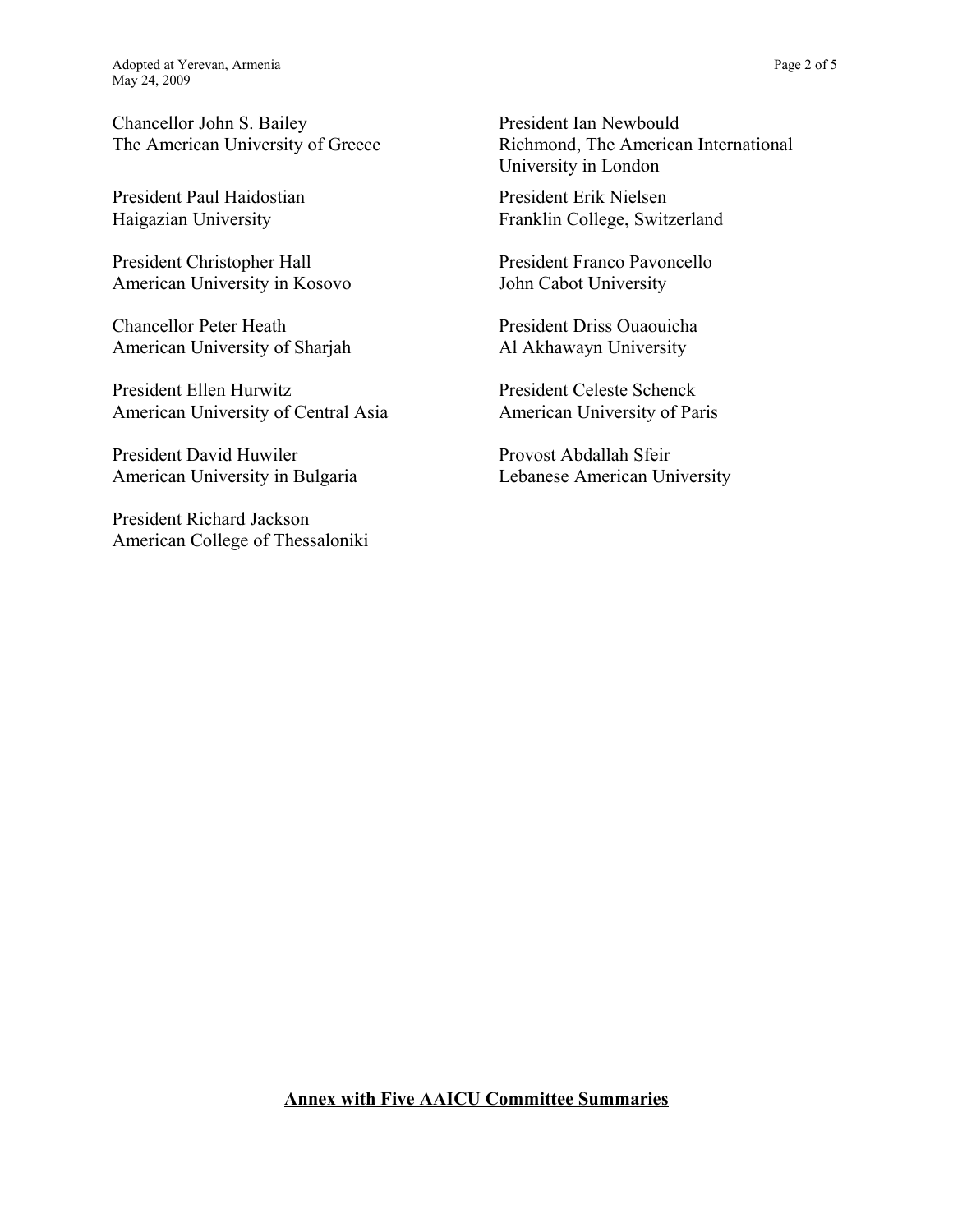#### Committee on Bylaws and Membership

The Committee approved Bylaws for consideration and approval by the plenary.

Consistent with the revised bylaws, recommended that the AAICU President contact member institutions which did not participate in the past two meetings in order to verify their continued interest and participation.

Decided that the Committee on Bylaws and Membership will:

- 1) Develop in close cooperation with regional US accreditation agencies, particularly the New England Association of Schools and Colleges (NEASC) and the Middle States Commission on Higher Education (MSCHE), a system for early identification of institutions abroad committed to US-style higher education and in the process of seeking US accreditation.
- 2) Poll present AAICU regular and associate members to identify potential candidates for AAICU membership in their respective regions.

#### Strategy and Programs Committee

The Committee supports the visit of an AAICU delegation to Washington. In preparation for the visit, it recommends drafting of a preliminary document emphasizing the following points:

- 1) the importance of the AAICU member institutions as American Universities abroad promoting international dialogue and the core values of American higher education;
- 2) encouraging the expansion of USAID financial support for eligible member institutions;
- 3) supporting the extension of Pell Grants to US students studying at AAICU member institutions;
- 4) extending federal research grant eligibility and institutional support to AAICU member institutions.

The Committee expressed concern about possible changes in federal loans and underlined the hope that any change to federal loan policies not discriminate against US students studying abroad at AAICU member institutions.

The Committee strongly encouraged AAICU member institutions to explore ways to facilitate exchange of students among the institutions belonging to the Association and charged the Chief Academic Officers with presenting an operational plan for implementing such exchanges by Fall 2010.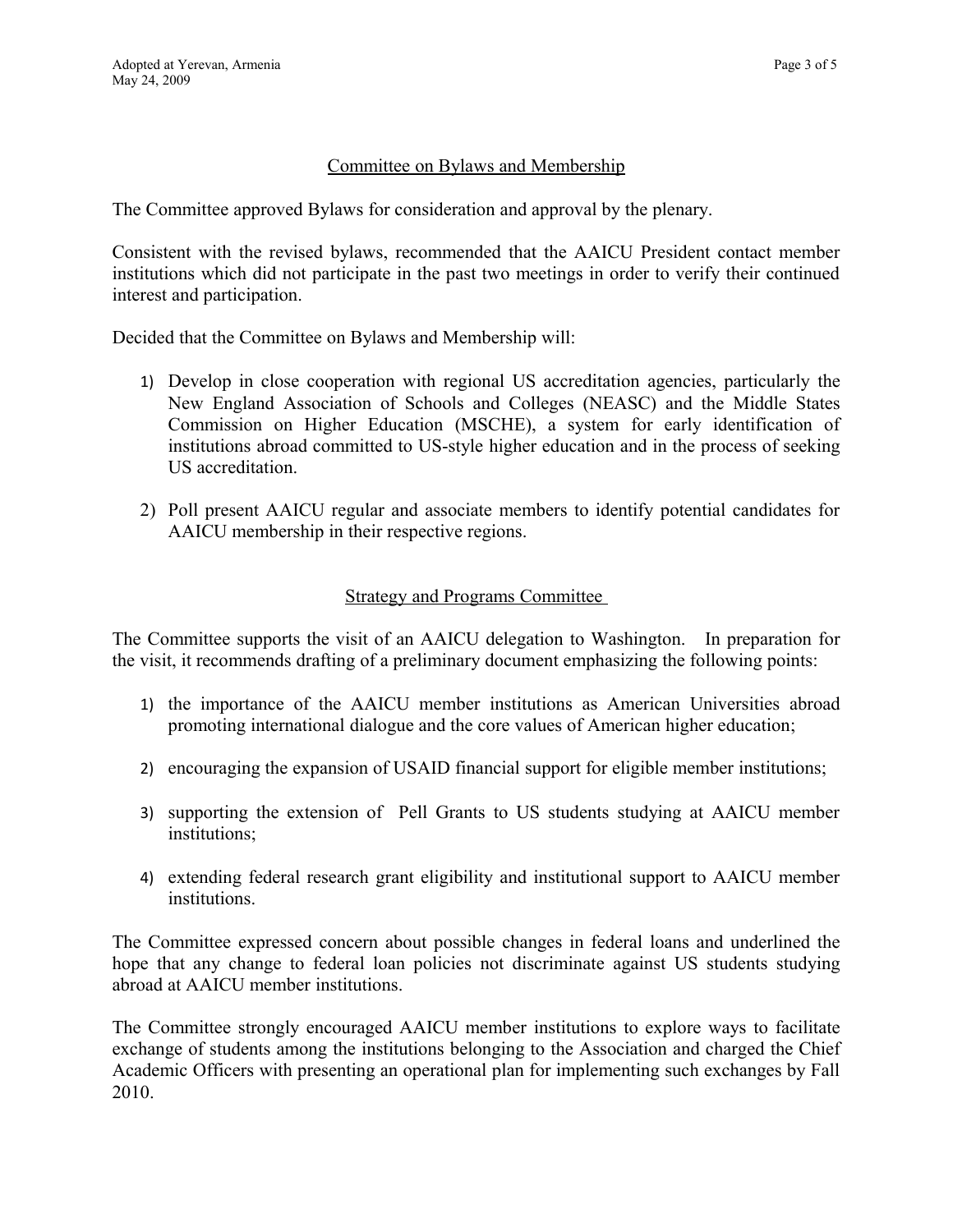The Committee pledged to develop and promote inter-institutional sports activities.

The Committee favored sharing of information about compensation practices among AAICU member institutions.

## Marketing Committee

The Committee decided to:

- -- upgrade the AAICU website with YouTube, Facebook and other formats;
- -- require all AAICU members to link home sites with the AAICU official site;
- -- align the Committee structure with ongoing projects on
	- 1) communications and advocacy
	- 2) quality assurance and accreditation
	- 3) institutional cooperation
	- 4) membership and bylaws.

#### Accreditation Committee

The Committee proposed:

- 1. Creation of a mentoring/coaching service for universities outside the US seeking or preparing for accreditation by US regional accreditors. The service will develop an informational packet to include a description of help available, contact information on individuals from AAICU member institutions who offer to be listed as mentors, and information on general issues of accreditation particularly relevant for institutions in foreign countries. The service would be available to AAICU associate members and to other institutions as yet unassociated with AAICU.
- 2. Preparation of a document that describes potentially problematic issues of applying US accreditation standards to institutions abroad. A draft circulated to attendees will be collaboratively refined during the next month. The final version will form part of the informational packet described above. With the addition of recommended guidelines on how to handle such problems, it will also be shared with the regional accrediting associations in the US.
- 3. The development of a presentation on US accreditation of institutions outside the US from the AAICU perspective. The focus of the presentation will be on potential problems in applying the standards and ways to address them; the audience will be the